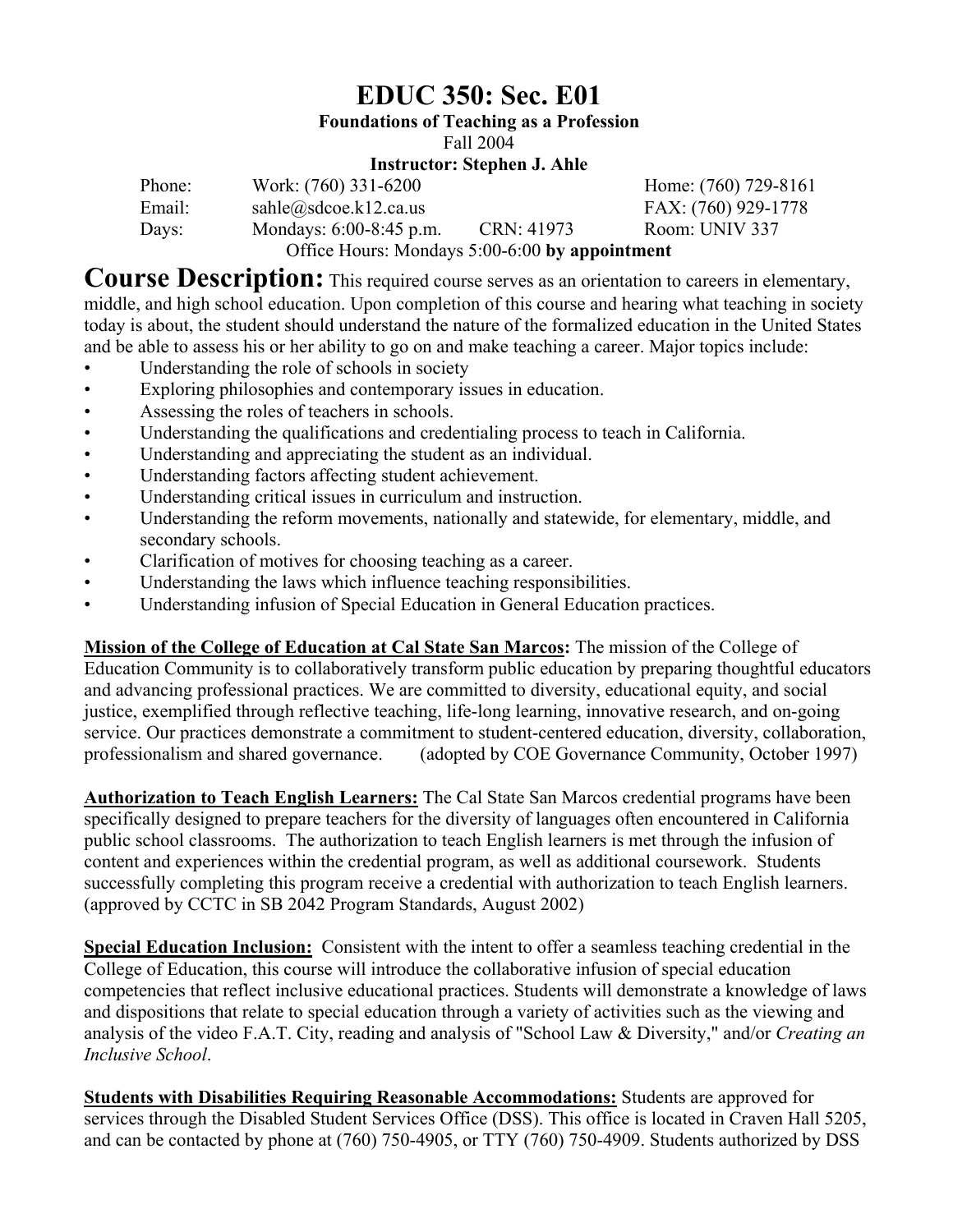to receive reasonable accommodations should meet with their instructor during office hours or, in order to ensure confidentiality, in a more private setting.

**College of Education Attendance Policy:** Due to the dynamic and interactive nature of courses in the College of Education, all students are expected to attend all classes and participate actively. Absences and late arrivals/early departures will affect the final grade. A minimum grade of C+ is required in EDUC 350 to qualify as prerequisite for admission to the Cal State San Marcos teacher credential program. COE attendance policy states, "At a minimum, students must attend 80% of class time, or s/he may not receive a passing grade for the course at the discretion of the instructor. Individual instructors may adopt more stringent attendance requirements." Should students have extenuating circumstances, please contact the instructor as soon as possible. In this section of EDUC 350, the instructor has adopted this additional policy: If you miss two class sessions, you cannot receive a grade of A or A -; if you miss three class sessions, you cannot receive a grade of  $B<sup>+</sup>$  or B. A minimum grade of a  $C<sup>+</sup>$  is also required in this course.

**Credential Program Recommendations:** As one of several evaluation methods, EDUC 350 course instructors are asked for feedback concerning credential candidates who are applying for programs at Cal State San Marcos. Keep in mind that your professionalism and hard work in this class not only affect your course grade, but also indicate your readiness for a credential program.

**Field Work:** In addition to in-class work, assigned readings and projects, students will participate in forty-five (45) hours of supervised fieldwork assignments in a variety of public school settings. Approximately half of your time should be spent in one teacher's classroom, and the remainder of the time should be distributed among other classrooms. A recommendation (usually from the classroom teacher where most of the fieldwork is done), as well as a Field Experience Log (see attached) with documented hours and teacher verification, are requirements for admission to the Cal State San Marcos Teacher Credentialing programs. (See Guidelines)

**Use of Technology:** Students are expected to demonstrate competency in the use of various forms of technology (i.e. word processing, electronic mail, use of the Internet, and/or multimedia presentations). Specific requirements for course assignments with regard to technology are at the discretion of the instructor. Keep a digital copy of all assignments for use in your teaching portfolio. Details will be given in class. All coursework will be submitted electronically and back up hard copies will be printed by students for their class portfolio.

**Teaching Performance Expectation (TPE) for EDUC 350**: A primary goal of EDUC 350 is to begin the process of developing teacher candidates to become professional educators. A total listing of the CSTP and TPE is included in the syllabus. The following TPE of the California Commission for Teacher Credentialing is expected to be met during this course:

## **TPE 12: Professional, Legal and Ethical Obligations**

Candidates are aware of their own personal values and biases and recognize ways in which these values and biases affect the teaching and learning of students. They resist racism and acts of intolerance. Candidates appropriately manage their professional time spent in teaching responsibilities to ensure that academic goals are met.

Candidates for a Teaching Credential understand and honor legal and professional obligations to protect the privacy, health, and safety of students, families, and other school professionals. They are aware of and act in accordance with ethical considerations and they model ethical behaviors for students. Candidates understand and honor all laws relating to professional misconduct and moral fitness.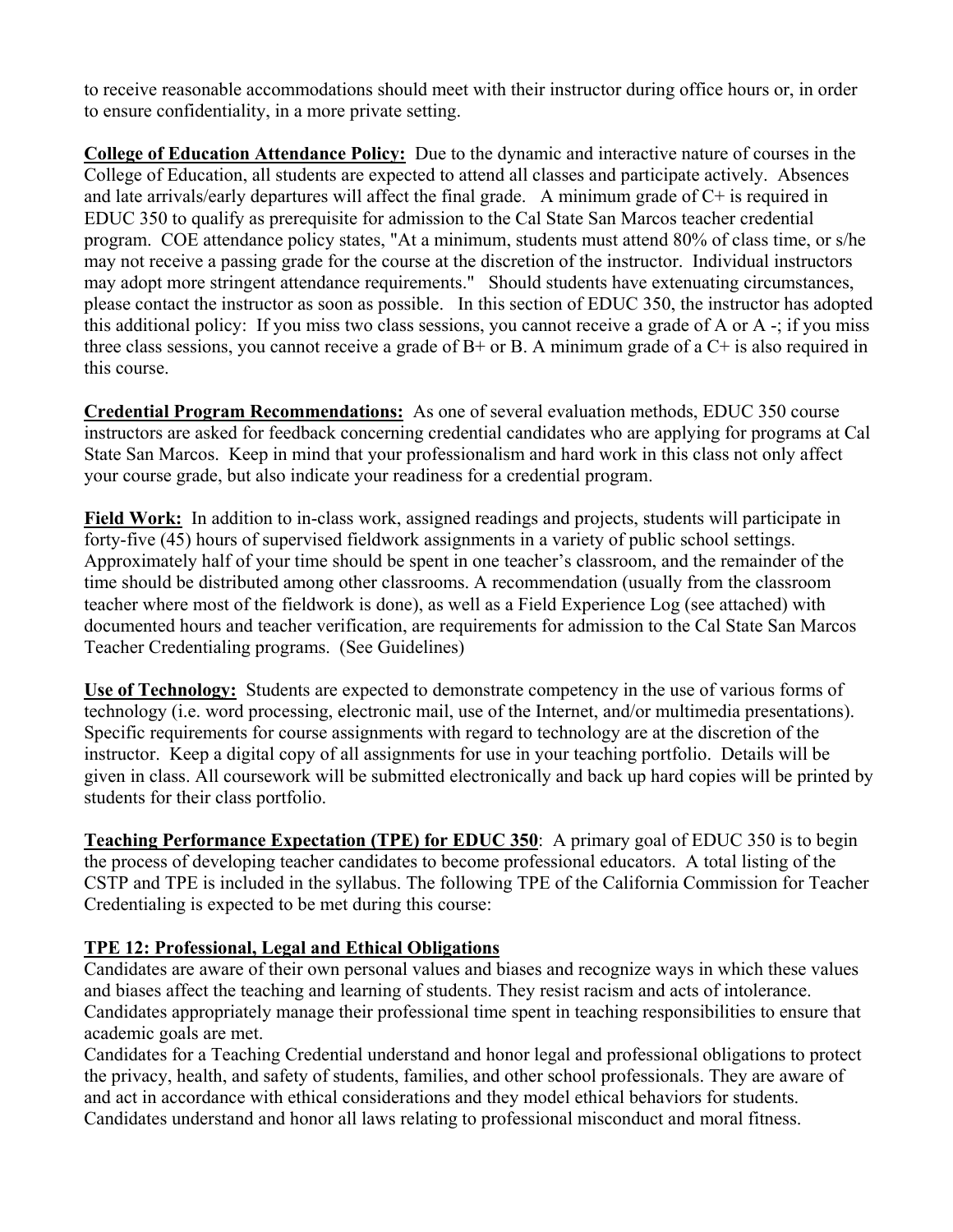## **Teaching Performance Assessment for Developing as a Professional Educator**

The successful completion of the personal philosophy assignment is a requirement for completion of this course and is a component of partially meeting the TPE described above. This statement will be used for assessment both in the course and at completion of the College of Education program. Retain an electronic copy of your statement for submission for your portfolio at the completion to your teacher education program.

**Class Discussions and Participation** Students will engage in active learning each class session, and will be expected to actively participate.

- □ Do you participate in class discussions productively, sharing your knowledge and understandings?
- $\Box$  Do you interact productively with your peers, taking on a variety of roles (leader, follower, etc.)?
- Do you contribute appropriately to group work—do you "do your share"?
- □ Are you able to accept others' opinions?
- □ Are you supportive of others' ideas?
- □ Do you support your peers during their presentations?
- $\Box$  Can you monitor and adjust your participation to allow for others' ideas as well as your own to be heard?

Texts: Armstrong D.G., Henson, K.T., and Savage, T.V. (2001). *Teaching Today.* Merrill Prentice Hall. Villa, Richard A. and Thousand, Jacqueline S. (1995). *Creating an Inclusive School.* Alexandria, VA: Association for Supervision and Curriculum Development. (Chapters 1, 2, 3, p. 125-135 and 162-167) Stuart, Jesse, 1949. The Thread That Runs So True Charles Scribner and Sons: MacMillan Publishing Company (Required)

 Ryan, K & Cooper, J.M. (1998) . Kaleidoscope: Readings in Education (Eighth Edition) Boston: Houghton Mifflin (Recommended)

## **Course Requirements**

**Course Requirements:** Teacher education is a professional preparation program. It is expected that students will come to class prepared to discuss the readings, submit required assignments, and participate in class activities. Students are expected to adhere to academic honesty and integrity, standards of dependability, confidentiality and writing achievement. Because it is important for teachers to be able to effectively communicate their ideas to students, parents, colleagues, and administrators, writing that is original, clear and error-free is a priority for the College of Education. It is expected that work will be turned in on time. Please discuss individual issues with the instructor. Points will be deducted if assignments are submitted after the assigned date.

## **Course Activities**

**Philosophy:** Summarize in a page your personal philosophy of teaching and produce a personal portfolio page. (see class schedule)

**Reading Log:** Students are expected to read and keep a log summarizing at least **one article each week** selected from newspapers, magazines, and/or professional journals (minimum one page). The article chosen should relate to education in general and to the topics mentioned in the text and the course syllabus. Full credit is given only for articles turned in each week on time. Late articles receive half credit. Entries in the log are to provide the following:

- title, source, **date , and number of the article** 
	- **(Please be clear for credit purposes)**
- a summary of the main points
- personal reflections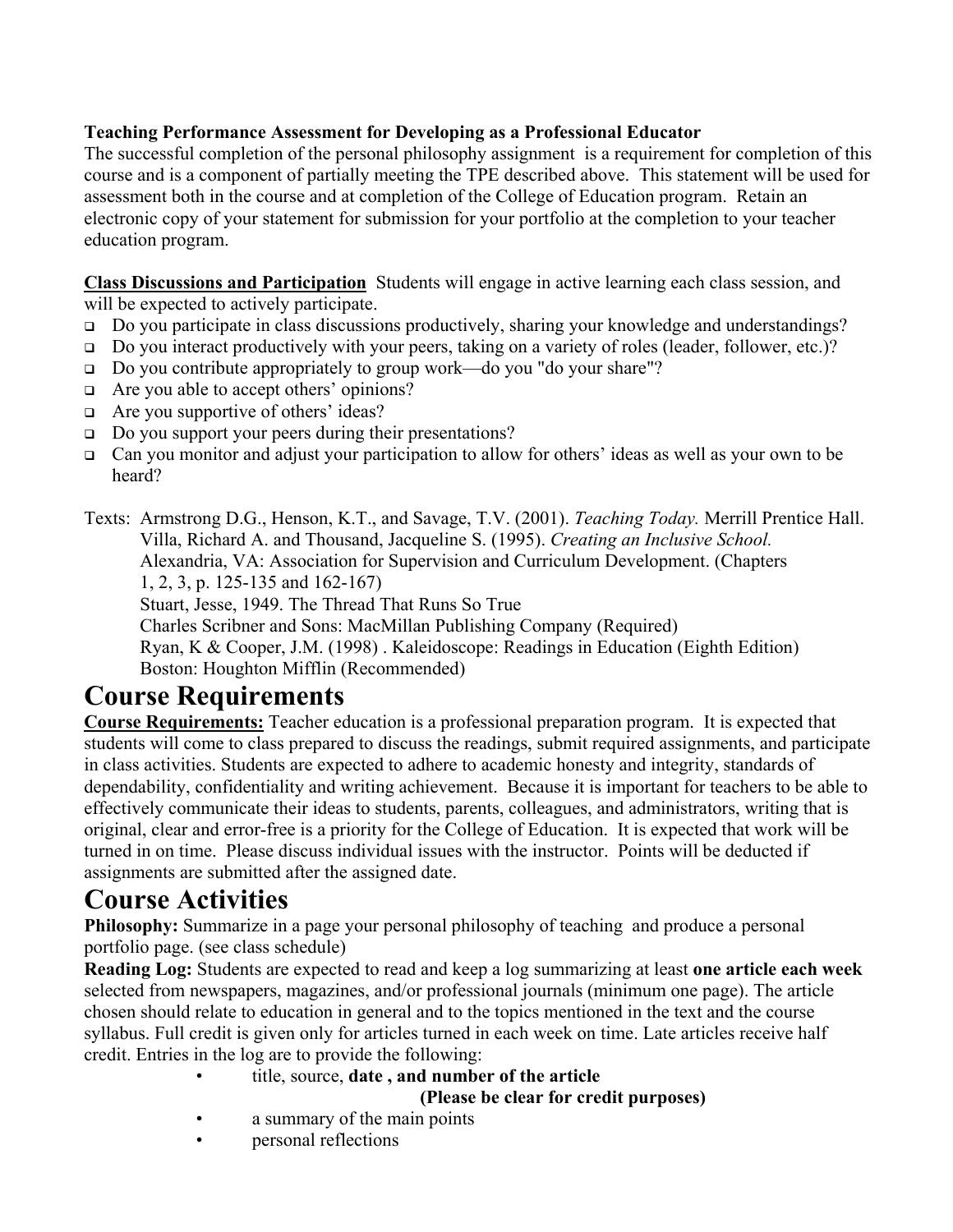Summaries are to be emailed to the instructor prior to the beginning of class. When reviewed all parts must be present in the summaries. Each week you will print off and be ready to share these articles with another student for peer review and feedback. Students will save the final printed and reviewed copy with feedback for their class portfolio. Each week's article must be kept in a portfolio and will be collected at the end of the year. The log will also be collected and will be reflected in the final grade.

All writing assignments done out of class must be word-processed. Because they will be dialogued with, they are required to be double-spaced and have a 1.5 inch margin.

**Group Presentations:** Each student will participate in a group presentation on a major contemporary issue in education. The presentation should provide:

- a description of the issue
- an analysis of the issue's implication for the classroom teacher
- a summary or conclusion.

The group should prepare a one page typed abstract and a selected reading list (10-12 references in bibliographic form) for each member of the class (make it hands-on and/or FUN!).

**QuickWrites:** May be completed in class on spontaneous points of interest over the course of the semester.

**Grading Policy:** The following will be considered in determining the final grade:

- 
- 3. Reading Log-with articles and not late 4. Oral Presentation
- 
- 1. Attendance 2. Class participation (lack of)
	-
- 5. Field Experience- hours 6. Final Exam (completed)

| Reading Log/Movie        |                      | 13 Late will be .5- 1 redo will be allowed. Make sure it's complete. |  |
|--------------------------|----------------------|----------------------------------------------------------------------|--|
| Oral Presentation        | 3(gr) 3(indiv)       | Portfolio                                                            |  |
| Observation Log          | 45                   | <b>Philosophy Statement</b>                                          |  |
| Observation write-ups    | 15                   | <b>Introduction Page</b>                                             |  |
| Attendance               | $15(12 \text{ min})$ | Final Exam                                                           |  |
| <b>Interview Teacher</b> |                      | Participation                                                        |  |

A 125(100%)/A-124-118 (95%)/B+ 117-110(88%)/B 109-100(80%)/B- 99-93(75%)/C+ 92-87(70%)

A= all items and attendance **must be perfect** and final completed.

Each absence drops the grade half.

#### **Tentative lesson plan**

| <b>Review articles/observations</b> | <b>Quiz/Assessments</b>             |
|-------------------------------------|-------------------------------------|
| <b>Presentation</b>                 |                                     |
| <b>Break</b>                        |                                     |
| <b>Presentation</b>                 | <b>Assignment reviews/Follow-up</b> |

## **"TENTATIVE" CLASS SCHEDULE**

| <b>Date</b> | <b>Topic</b>                                  | Reading      | <b>Assignment</b>             |
|-------------|-----------------------------------------------|--------------|-------------------------------|
| August 30   | Course/Class intro                            | <b>TTRST</b> | <b>TTRST</b>                  |
|             | Becoming a teacher                            |              | <b>Select Movie to Review</b> |
|             | Art versus Science                            |              |                               |
|             | Credentialing in CA                           |              |                               |
| Sept. 13    | <b>Guest Presentation</b>                     | TT ch. 2, 3  | Current events $# 1$          |
|             | Field experience requirement- Lesson planning |              | <b>TTRST</b>                  |
|             | Schooling in a democracy                      | TT ch. 1, 10 | Current events $# 2$          |
|             | Dead Poets- Pritchard vs. Keating             |              |                               |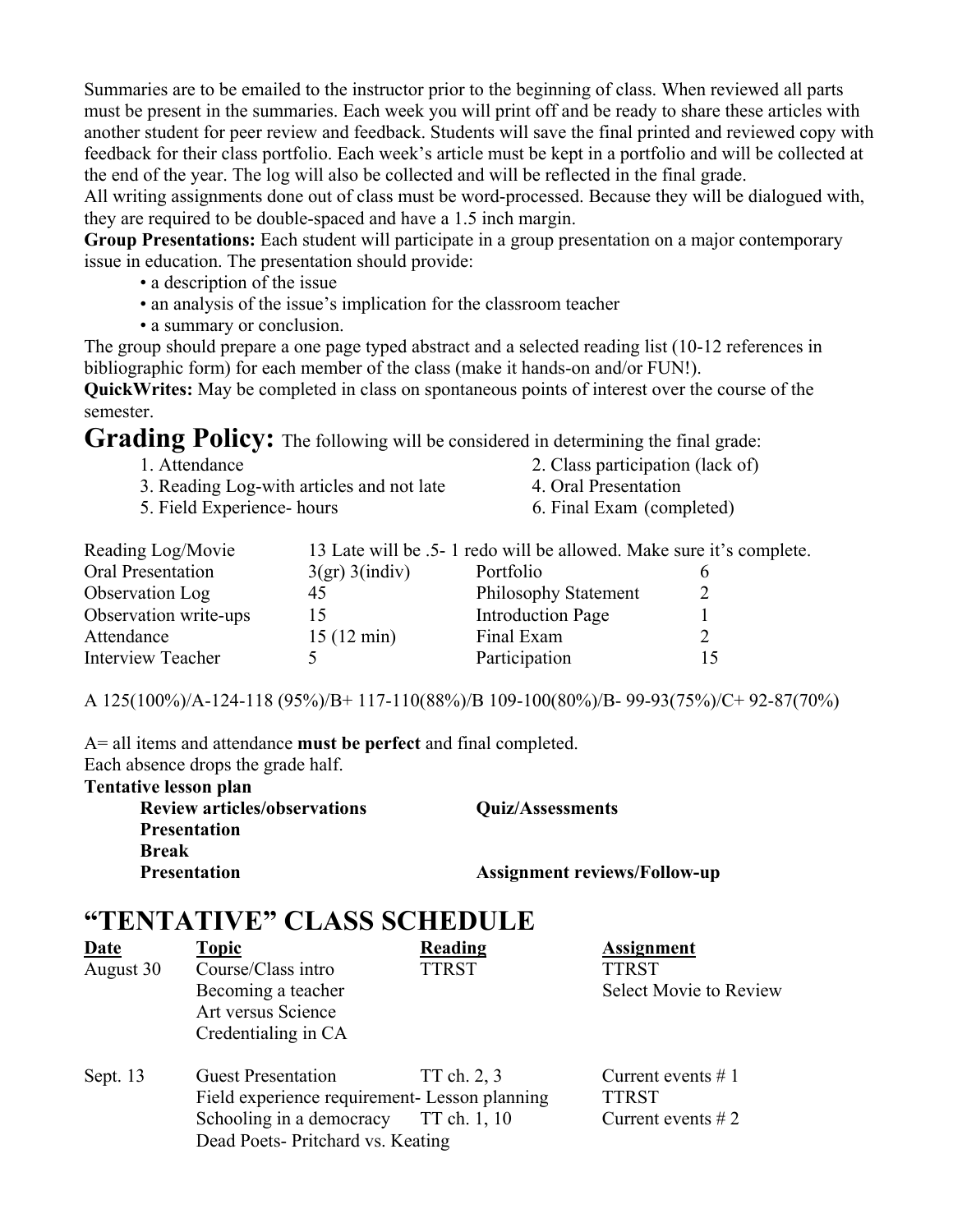| Sept. 20 | History of US schools<br><b>TTRST Timelines</b>                                                                | TT ch. 11                                                   | Current events $# 3$<br><b>TTRST</b> Due                                          |
|----------|----------------------------------------------------------------------------------------------------------------|-------------------------------------------------------------|-----------------------------------------------------------------------------------|
| Sept. 27 | Philosophical perspectives<br>Philosophy assessment                                                            | TT ch. 12                                                   | Current events $#4$                                                               |
|          | Introduction Page (Pict, Wrds, # and an extra copy<br>for instructor)                                          |                                                             | Observations 1-5 due                                                              |
| Oct.4    | <b>Interview Teacher Review</b><br>The lives and work of teachers                                              | TT ch. 7, 8, 9                                              | Current events $# 5$<br>Personal philosophy draft 1 due<br>Teacher interview due  |
| Oct. 11  | Effective Teaching,                                                                                            | TTch.7, 8                                                   | Movie Review #6                                                                   |
| Oct. 18  | <b>Movie Reviews</b><br>Classroom management, Discipline Systems<br><b>Turning Loose</b>                       | TT ch. 4, 6                                                 | Current events $# 7$<br>Set up Groups                                             |
| Oct. 25  | Research in groups<br>Interview tips for CSUSM<br>Working Styles assessment                                    |                                                             | Work with your research group<br>Current events $# 8$                             |
| Nov. $1$ | Inclusion<br>Credo for Your Support                                                                            | TT ch. 5<br>$CIS$ ch. $1, 2, 3,$<br>& pp. 125-135 & 162-167 | Current events $# 9$<br>Law and Diversity HMWK                                    |
|          | FAT City (Frustration Anxiety and Tension)                                                                     |                                                             |                                                                                   |
| Nov. $8$ | Standards and testing<br>Learning styles assessment<br><b>Interview Tips and Resumes</b>                       |                                                             | Current events $# 10$<br>Observations 6-10 due<br>Personal philosophy draft 2 due |
| Nov. 15  | School finance                                                                                                 | TT ch. 15<br>TTch. 9                                        | Current events $# 11$<br>Issues presentations                                     |
| Nov. 22  | Issues of school curriculum<br>7 Intelligence assessment                                                       | TT ch. 14                                                   | Current events $# 12$<br>Issues presentations<br>Observations 11-15 due           |
| Nov. 29  | School reform<br>A Class Divided<br>Take-home Exam                                                             | TT ch 13                                                    | Current events $# 13$                                                             |
| Dec. $6$ | Issues presentations<br>Portfolio Reviews<br>•Articles •Observations •Log •Interview •Introduction •Philosophy |                                                             | Personal philosophy draft 2 due                                                   |
| Dec.13   | Final                                                                                                          |                                                             | Food Celebration                                                                  |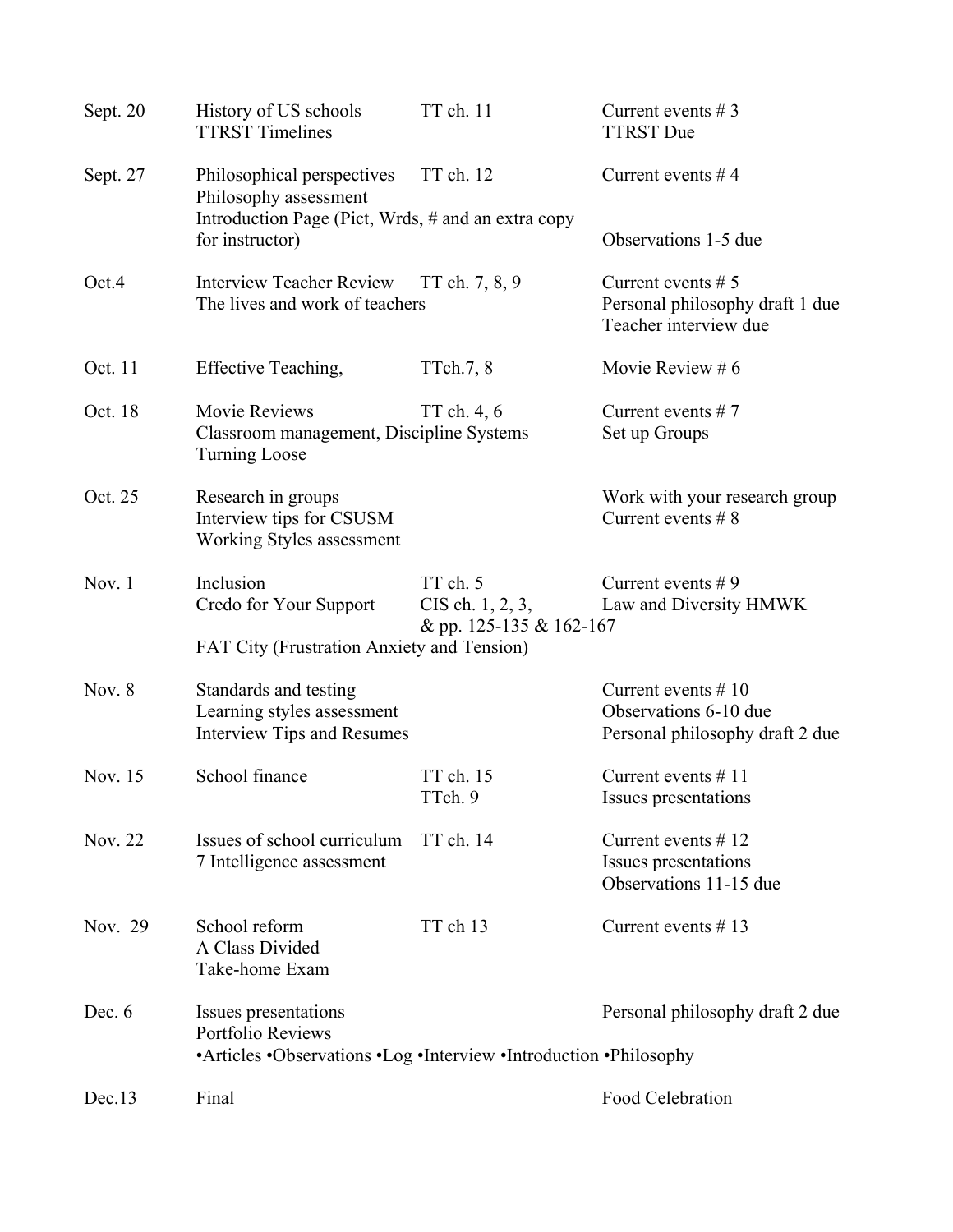## **CSUSM Academic Calendar**

## **FALL 2004 Semester**

August 24-27 (Tue-Fri) Faculty pre-instruction activities August 25 (Wed) Convocation for faculty and staff August 30 (Mon) First day of classes September 6 (Mon) Labor Day holiday— campus closed October 1 (Fri) Initial period for filing applications for Fall 2005 begins October 23 (Sat) Last day of class for first session of Fall half-semester classes\* October 25 (Mon) First day of class for second session of Fall half-semester classes\* November 25-27 (Thur-Sat) Thanksgiving holiday — campus closed December 13 (Mon) Last day of classes December 14-18 (Tue-Sat) Final examinations December 23 (Thur) Grades due from instructors; last day of Fall semester Dec. 24 - Jan. 2 (Fri-Sun) Staff accumulated holidays — campus closed

### **Guidelines for EDUC 350 Field Experience & Classroom Observation Entries**

EDUC 350 requires 45 hours of field experience in public schools. You must visit each of the following educational levels:

- 1. Elementary school classroom (K-6)
- 2. Middle school classroom (6-8)
- 3. High school classroom (9-12)

In these three basic settings, observe a variety of students with different instructional environments. These include multiple school districts and schools with a range of socio-economic contexts, multilingual/cultural populations, etc. Some of the environments you should see are:

- 1. English language development or primary language classroom
- 2. Special education setting
- 3. Primary (K-3) and intermediate (4-6) levels in elementary schools
- 4. General and advanced levels in high school subject fields
- 5. Gifted education setting
- 6. Sheltered instruction

You may choose to make some of your observations in schools other than "regular" daytime schools. Consider observing in charter schools, alternative education sites, adult education schools, or court schools. For additional settings, obtain permission from your instructor before you do the observations.

Choose the locations of your field experience early and carefully. Make copies of the introduction letter, as you will meet with more than one principal. Call ahead and ask for an appointment with the principal. It may take them a week or so to arrange a meeting with you. Explain that you would like to observe several different educational settings. However, remember you need to be with one teacher a significant amount of time if you plan to have him/her fill out your Field Experience Recommendation Form (for applying to the credential program).

You must observe in varied settings to satisfy this course requirement. Each observation should last at least 30 minutes. Your observation entries must reflect these different settings. You will turn in a total of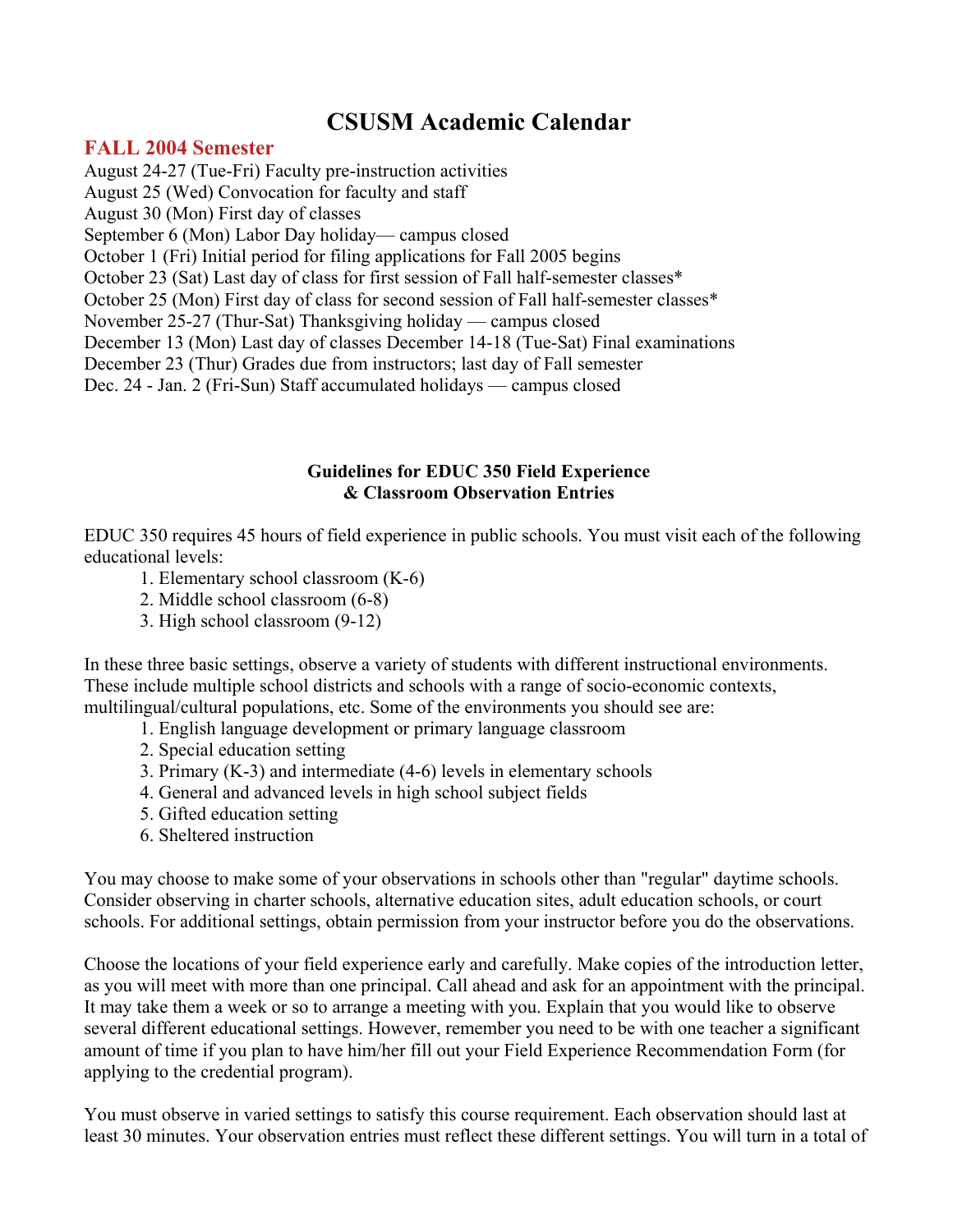15 classroom observation records throughout the semester (see syllabus for dates) and your Field Experience Record on a log format.

Request to waive observation hours: If you have recent, significant experience with students in public school settings, you may request to waive no more than 20 of the 45 hours of field observations. Should the request be granted, you will still need to observe in the variety of settings described above. Examples of roles that might qualify for a waiver are: tutor, substitute teacher, teacher aide, parent volunteer, Casey Foundation participant, school aide. To request a waiver, complete the form in this packet and submit it with supporting documentation no later than third week of the semester to your instructor.

Your classroom observation entries should follow the format below:

- Your name
- School name
- Type of classroom/grade/subject
- Day of the week/date/time/number of teachers and assistants/number of students in class.

• Assumptions/expectations you have about this observation. What do you think you're going to see? What assumptions do you have about these particular kinds of students and teachers or about this class? • Focus of your observation and a description of what you saw within this focus-don't try to observe

everything. Zero in on a few key points and how they affect the big picture of the classroom.

• Analysis of the observation-comparison with classroom discussions and readings and ways in which your assumptions/expectations were accurate or inaccurate. Questions for discussion or exploration.

Type your entries on your own paper. I will send you the format by email if I have a current email address for you. Do not write them by hand. You should respect the confidentiality of the students and teachers by using fictitious names for persons in your entries.

## **Classroom Observation Entry #**

Your name: School name:

Type of classroom (grade/subject/special program):

Day of the week/Date/Time:

Number of teachers and assistants/Number of students:

•Describe the demographic characteristics of this site/classroom:

•Assumptions/Expectations/Questions I have about this observation (concerning the teachers, students, class, etc.):

•Focus of observation/Description (highlights) of what I saw around this focus:

•Analysis of observation-connect back to course work and to above assumptions, expectations and/or questions:

•Questions for discussion or exploration: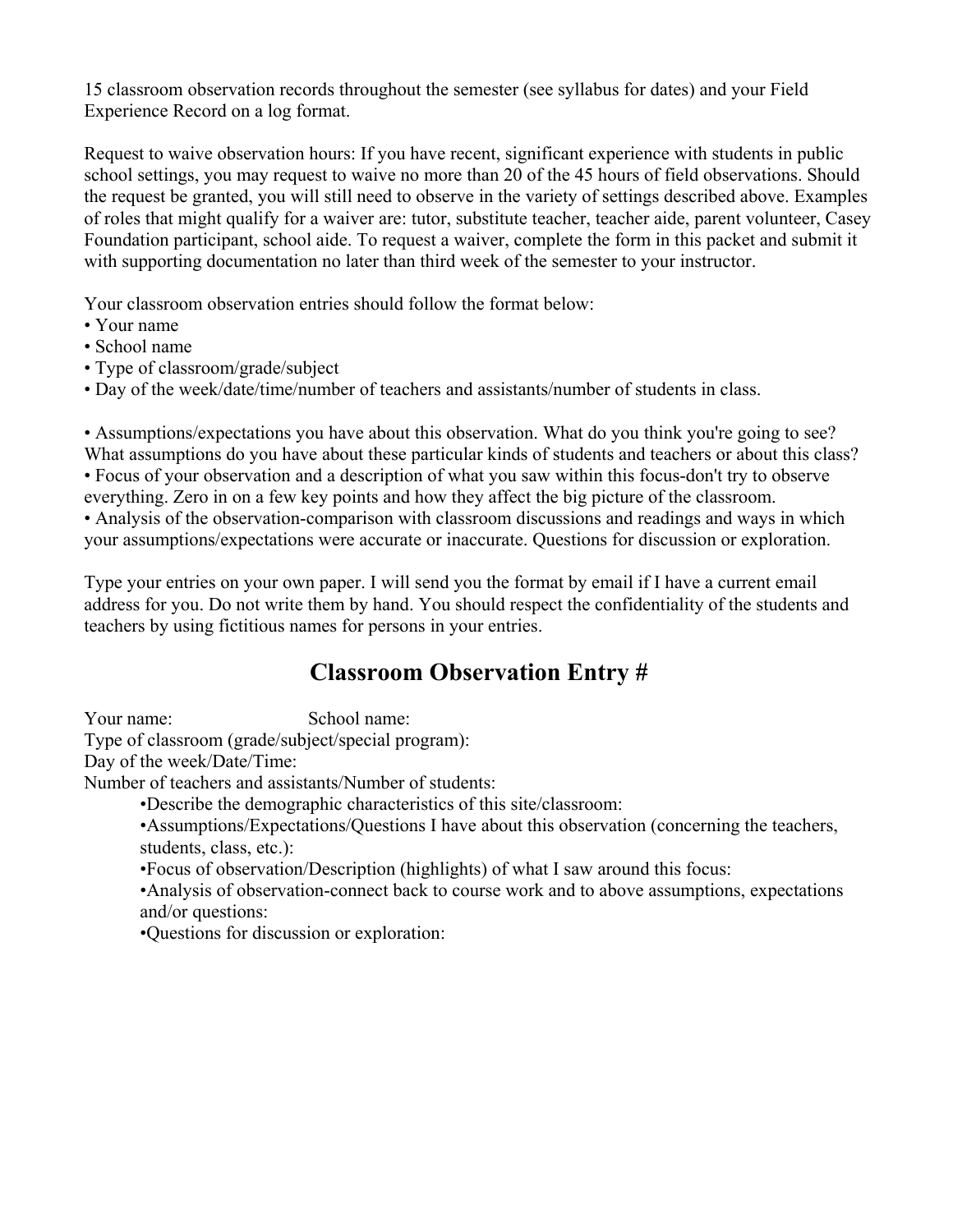

Cal State San Marcos *College of Education San Marcos, California 92006-0001*

Fall, 2004

Dear Colleague:

This letter is to introduce \_\_\_\_\_\_\_\_\_\_\_\_\_\_\_\_\_\_\_\_\_\_\_\_\_\_\_\_\_\_\_\_\_who is a prospective candidate for our teacher credential program and is currently enrolled in an Early Field Experience course at California State University, San Marcos. This course requires students to complete 45 hours of classroom observation within one or more classroom (s) at your school.

As an important component of our program, it provides the student with first-hand experiences in the application of his/her understanding of effective schools, student learning, teaching strategies, and the role of the teacher, but should not be confused with student teaching.

We encourage the students to be observant, formulate questions for discussion, and to participate in classrooms where the classroom teacher feels comfortable allowing them to do so. Our students are responsible for documenting their observation hours. When they complete their log, we ask you to verify by initial that they were actually there. Over the past eight years as an Education 350 Instructor, I have found, and have heard back from the students, that the experience of observing first hand the teachers in the schools is **one of the best learning activities** we require of our students.

Thank you for your participation in the professional preparation of our students. We recognize and appreciate the giving of your time and expertise in this endeavor. Should you have any questions or comments please feel free to contact the University.

Sincerely,

Stephen J. Ahle Lecturer Education 350 California State University, San Marcos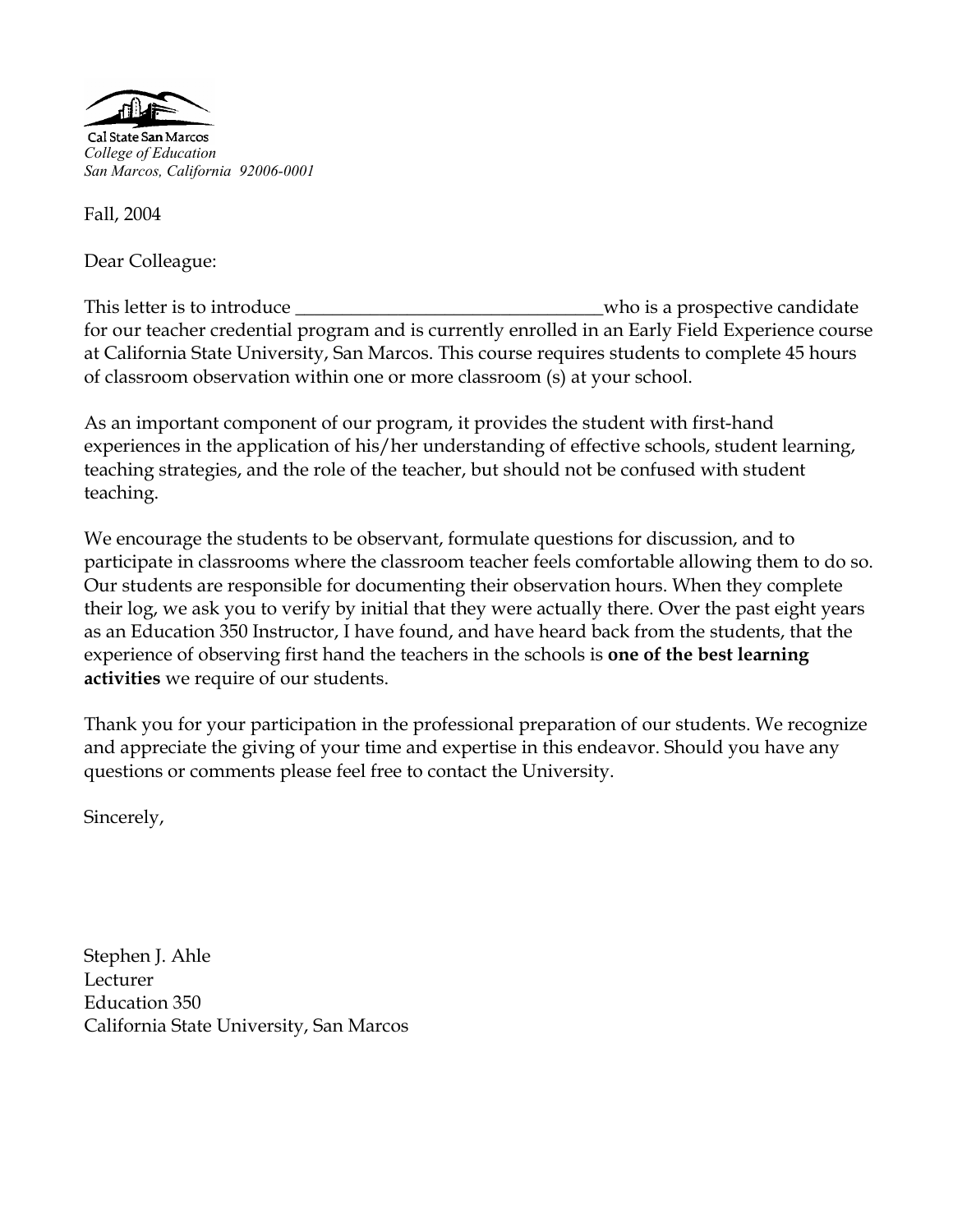# **EDUCATION 350 Fieldwork Log**

| Date | Total Time | Activities Observed (include Grade level and Teacher initials for verif.)                                             | Initials |
|------|------------|-----------------------------------------------------------------------------------------------------------------------|----------|
|      |            |                                                                                                                       |          |
|      |            | <u> 1989 - Jan James James James James James James James James James James James James James James James Jam</u>      |          |
|      |            |                                                                                                                       |          |
|      |            | <u> 1989 - Johann John Stone, Amerikaansk politiker (d. 1989)</u>                                                     |          |
|      |            |                                                                                                                       |          |
|      |            | <u> 1999 - Jan James James Barnett, amerikan berlindar (h. 1989).</u>                                                 |          |
|      |            |                                                                                                                       |          |
|      |            |                                                                                                                       |          |
|      |            | <u> 1999 - Jan James James James James James James James James James James James James James James James James J</u>  |          |
|      |            | <u> 1999 - Jan James James James James James James James James James James James James James James James James J</u>  |          |
|      |            |                                                                                                                       |          |
|      |            |                                                                                                                       |          |
|      |            | <u> 1999 - Jan James James James James James James James James James James James James James James James James J</u>  |          |
|      |            |                                                                                                                       |          |
|      |            |                                                                                                                       |          |
|      |            | <u> 1999 - 1999 - 1999 - 1999 - 1999 - 1999 - 1999 - 1999 - 1999 - 1999 - 1999 - 1999 - 1999 - 1999 - 1999 - 199</u>  |          |
|      |            | <u> 1999 - Jacques Alexandro III, poeta estadounidense en la contradición de la contradición de la contradición d</u> |          |
|      |            |                                                                                                                       |          |
|      |            |                                                                                                                       |          |
|      |            |                                                                                                                       |          |
|      |            |                                                                                                                       |          |
|      |            |                                                                                                                       |          |
|      |            |                                                                                                                       |          |
|      |            |                                                                                                                       |          |
|      |            |                                                                                                                       |          |
|      |            |                                                                                                                       |          |
|      |            |                                                                                                                       |          |
|      |            |                                                                                                                       |          |
|      |            |                                                                                                                       |          |
|      |            |                                                                                                                       |          |
|      |            |                                                                                                                       |          |
|      |            |                                                                                                                       |          |
|      |            | <b>Total Hours</b>                                                                                                    |          |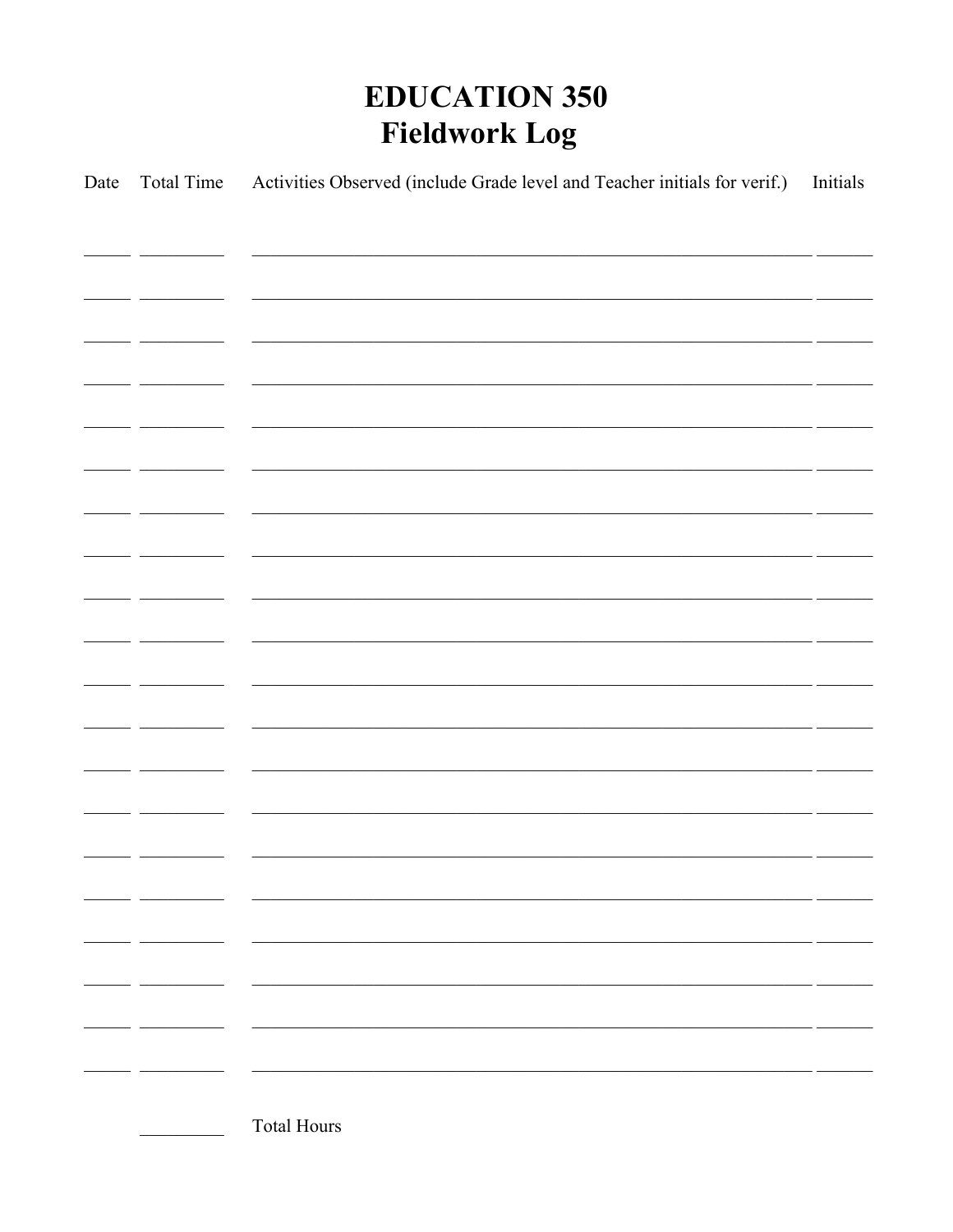#### 12/13/02 **DRAFT** FIELD EXPERIENCE RECOMMENDATION FORM - Non Confidential

**SSN** Applicant's Name:

**Program:** \_\_Multi Subj \_\_Multi Subj Mid Lev \_\_\_Concurrent w/ Ed Spec \_\_\_Sing Subj

This individual is considering applying for admission to a Cal State San Marcos Teacher Education Program. The applicant has into the distribution is considered with children/youth (class/groups) under your supervision. One of the criteria on which candidates are<br>admitted to the CSUSM program is successful work experience with children (either p

In a brief narrative, reflect on this individual as a teacher candidate. When possible, please provide specific examples and details. If your narrative exceeds this page, or if a separate letter is used, please attach to t authenticity, do not cut and paste your narrative in the box below.

| Dependability<br>Initiative     | Professional appearance/manner<br>Interpersonal communication skills                               | Enthusiasm<br>Poise and self-confidence<br>Sensitivity to all learners                                                                                                                                                              |
|---------------------------------|----------------------------------------------------------------------------------------------------|-------------------------------------------------------------------------------------------------------------------------------------------------------------------------------------------------------------------------------------|
|                                 |                                                                                                    |                                                                                                                                                                                                                                     |
|                                 |                                                                                                    |                                                                                                                                                                                                                                     |
|                                 |                                                                                                    |                                                                                                                                                                                                                                     |
|                                 |                                                                                                    |                                                                                                                                                                                                                                     |
|                                 |                                                                                                    |                                                                                                                                                                                                                                     |
|                                 |                                                                                                    |                                                                                                                                                                                                                                     |
|                                 |                                                                                                    |                                                                                                                                                                                                                                     |
|                                 |                                                                                                    |                                                                                                                                                                                                                                     |
|                                 |                                                                                                    |                                                                                                                                                                                                                                     |
|                                 |                                                                                                    |                                                                                                                                                                                                                                     |
|                                 |                                                                                                    |                                                                                                                                                                                                                                     |
|                                 |                                                                                                    |                                                                                                                                                                                                                                     |
|                                 |                                                                                                    |                                                                                                                                                                                                                                     |
|                                 |                                                                                                    |                                                                                                                                                                                                                                     |
|                                 |                                                                                                    |                                                                                                                                                                                                                                     |
|                                 |                                                                                                    |                                                                                                                                                                                                                                     |
|                                 |                                                                                                    |                                                                                                                                                                                                                                     |
|                                 |                                                                                                    |                                                                                                                                                                                                                                     |
|                                 |                                                                                                    |                                                                                                                                                                                                                                     |
|                                 |                                                                                                    |                                                                                                                                                                                                                                     |
|                                 |                                                                                                    |                                                                                                                                                                                                                                     |
|                                 |                                                                                                    |                                                                                                                                                                                                                                     |
|                                 | Student Services Center welcomes your additional comments. (760)750-4277 or email:coessc@csusm.edu |                                                                                                                                                                                                                                     |
|                                 |                                                                                                    |                                                                                                                                                                                                                                     |
| School District                 |                                                                                                    |                                                                                                                                                                                                                                     |
| <b>Classroom Teacher's Name</b> | Number of hours candidate has been in my classroom ______________________________                  |                                                                                                                                                                                                                                     |
|                                 | Classroom Teacher's Signature <b>Executive Classroom Teacher's Signature</b>                       | <b>Date</b> and the same of the same of the same of the same of the same of the same of the same of the same of the same of the same of the same of the same of the same of the same of the same of the same of the same of the sam |

Page 4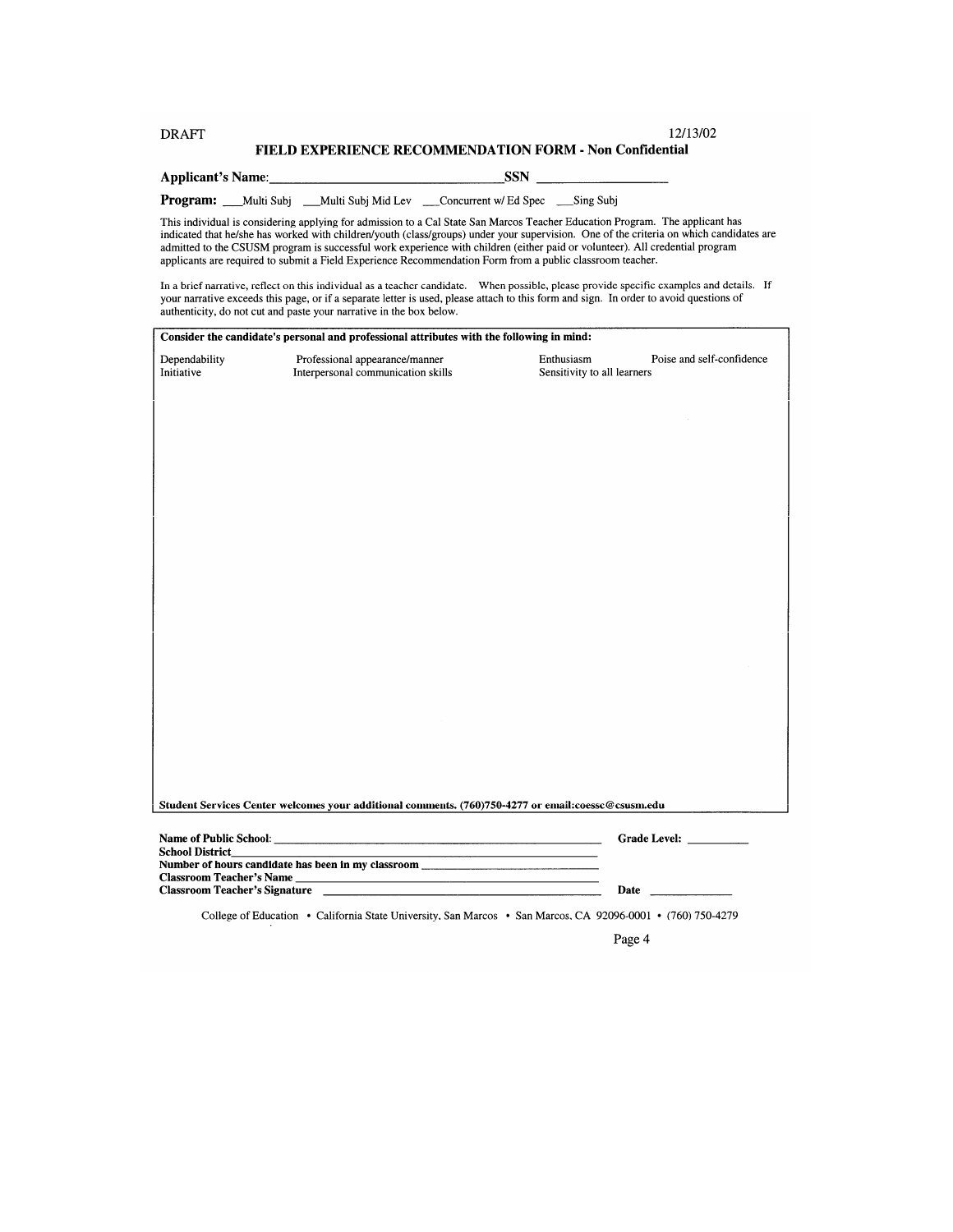| EDUC 350 Section<br>Semester                                                                                                                                                                                                                                            |  |                                  |  |
|-------------------------------------------------------------------------------------------------------------------------------------------------------------------------------------------------------------------------------------------------------------------------|--|----------------------------------|--|
| Name                                                                                                                                                                                                                                                                    |  | SS#                              |  |
| I request a waiver for the following experience in public schools:<br>Tutor<br>Substitute teacher<br>Teacher Aide<br>Parent volunteer<br>$\frac{1}{\sqrt{1}}$ School aide<br>Casey Foundation participant<br>Other (describe):<br>The experience took place as follows: |  |                                  |  |
| School:                                                                                                                                                                                                                                                                 |  | District:                        |  |
| Dates:                                                                                                                                                                                                                                                                  |  | No. of hours in this experience: |  |
| Attach the following to this request:                                                                                                                                                                                                                                   |  |                                  |  |
| 1. A letter from supervisor/teacher verifying the experience, including the length of time spent in this<br>experience.                                                                                                                                                 |  |                                  |  |
| 2. Provide your reflection on the experience (1-2 pages typewritten). Describe the experience and convey<br>what you learned from the experience that will help you to be an effective teacher candidate.                                                               |  |                                  |  |
| Do not write below this line.                                                                                                                                                                                                                                           |  |                                  |  |

**Request to Waive Observation Hours-EDUC 350** 

\_\_\_ Approved \_\_\_ Number of hours to be waived (20 max):

 $\mathcal{L}_\text{max}$  , and the set of the set of the set of the set of the set of the set of the set of the set of the set of the set of the set of the set of the set of the set of the set of the set of the set of the set of the

\_\_\_ Denied

Reason for denial:

Instructor Signature Date

 $\mathcal{L}_\mathcal{L} = \{ \mathcal{L}_\mathcal{L} = \{ \mathcal{L}_\mathcal{L} = \{ \mathcal{L}_\mathcal{L} = \{ \mathcal{L}_\mathcal{L} = \{ \mathcal{L}_\mathcal{L} = \{ \mathcal{L}_\mathcal{L} = \{ \mathcal{L}_\mathcal{L} = \{ \mathcal{L}_\mathcal{L} = \{ \mathcal{L}_\mathcal{L} = \{ \mathcal{L}_\mathcal{L} = \{ \mathcal{L}_\mathcal{L} = \{ \mathcal{L}_\mathcal{L} = \{ \mathcal{L}_\mathcal{L} = \{ \mathcal{L}_\mathcal{$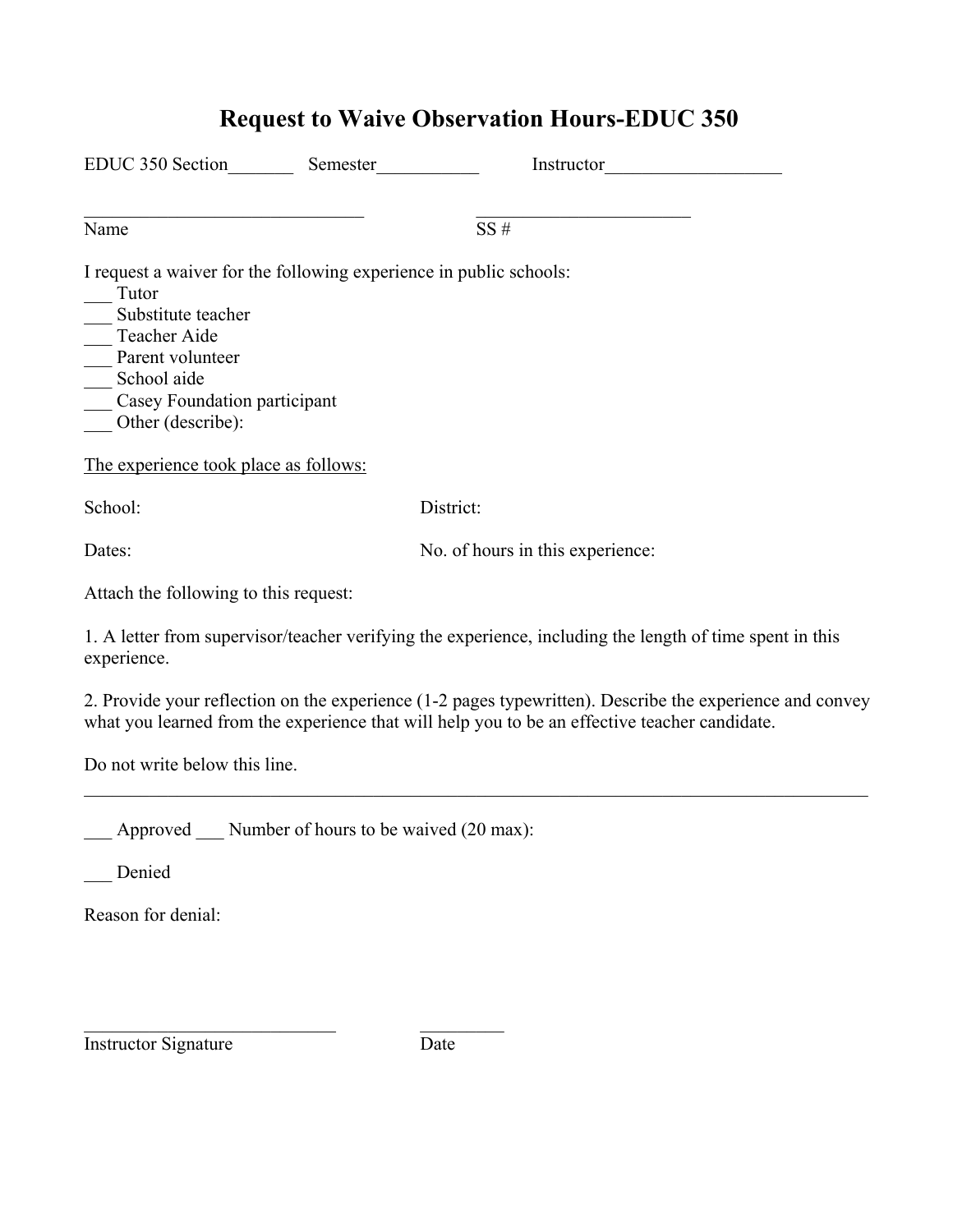## **College of Education**

## **Contract for Clearing a Grade of Incomplete**

| $SS# \begin{tabular}{c} \multicolumn{2}{c} {\textbf{SS#}} \end{tabular}$                                                                                                                                                                                                                                                                                                                                                                                                                                                                                                                                                                                                                                                                                 |                                                                                                                                                                      |  |
|----------------------------------------------------------------------------------------------------------------------------------------------------------------------------------------------------------------------------------------------------------------------------------------------------------------------------------------------------------------------------------------------------------------------------------------------------------------------------------------------------------------------------------------------------------------------------------------------------------------------------------------------------------------------------------------------------------------------------------------------------------|----------------------------------------------------------------------------------------------------------------------------------------------------------------------|--|
| A grade of Incomplete can be granted by a professor when a student has completed approximately 80% of course work and,<br>for fully justifiable reasons, is unable to complete the remaining course requirements by the end of the semester. To grant an<br>Incomplete, there must be a possibility of earning a passing grade or credit in the course. A grade of Incomplete is NOT<br>automatically granted in such circumstances but must be negotiated with the professor including the terms for completion.<br>Although the university time limit for completing such work is limited to one year beyond the end of the term in which the<br>Incomplete was assigned, the professor may require that the work be completed in a shorter timeframe. |                                                                                                                                                                      |  |
|                                                                                                                                                                                                                                                                                                                                                                                                                                                                                                                                                                                                                                                                                                                                                          |                                                                                                                                                                      |  |
|                                                                                                                                                                                                                                                                                                                                                                                                                                                                                                                                                                                                                                                                                                                                                          |                                                                                                                                                                      |  |
| The following must be completed:                                                                                                                                                                                                                                                                                                                                                                                                                                                                                                                                                                                                                                                                                                                         |                                                                                                                                                                      |  |
|                                                                                                                                                                                                                                                                                                                                                                                                                                                                                                                                                                                                                                                                                                                                                          |                                                                                                                                                                      |  |
|                                                                                                                                                                                                                                                                                                                                                                                                                                                                                                                                                                                                                                                                                                                                                          |                                                                                                                                                                      |  |
|                                                                                                                                                                                                                                                                                                                                                                                                                                                                                                                                                                                                                                                                                                                                                          |                                                                                                                                                                      |  |
|                                                                                                                                                                                                                                                                                                                                                                                                                                                                                                                                                                                                                                                                                                                                                          | ,我们也不会有什么。""我们的人,我们也不会有什么?""我们的人,我们也不会有什么?""我们的人,我们也不会有什么?""我们的人,我们也不会有什么?""我们的人<br>,我们也不会有什么。""我们的人,我们也不会有什么?""我们的人,我们也不会有什么?""我们的人,我们也不会有什么?""我们的人,我们也不会有什么?""我们的人 |  |
|                                                                                                                                                                                                                                                                                                                                                                                                                                                                                                                                                                                                                                                                                                                                                          |                                                                                                                                                                      |  |
|                                                                                                                                                                                                                                                                                                                                                                                                                                                                                                                                                                                                                                                                                                                                                          |                                                                                                                                                                      |  |
| If the above work is not completed by the contract completion date, the professor reserves the right to either allow the grade to<br>revert to an IC (Incomplete Charged which turns to a No Credit or grade of F) or record the grade earned considering the work<br>completed by the due date. For additional information on a grade of Incomplete, consult the current university general<br>catalog.                                                                                                                                                                                                                                                                                                                                                 |                                                                                                                                                                      |  |
|                                                                                                                                                                                                                                                                                                                                                                                                                                                                                                                                                                                                                                                                                                                                                          |                                                                                                                                                                      |  |

Student Signature Professor Signature

*Copies of the signed contract must be retained by: (A) student, (B) professor, (C) Associate Dean's Office and (D) Student Services Center*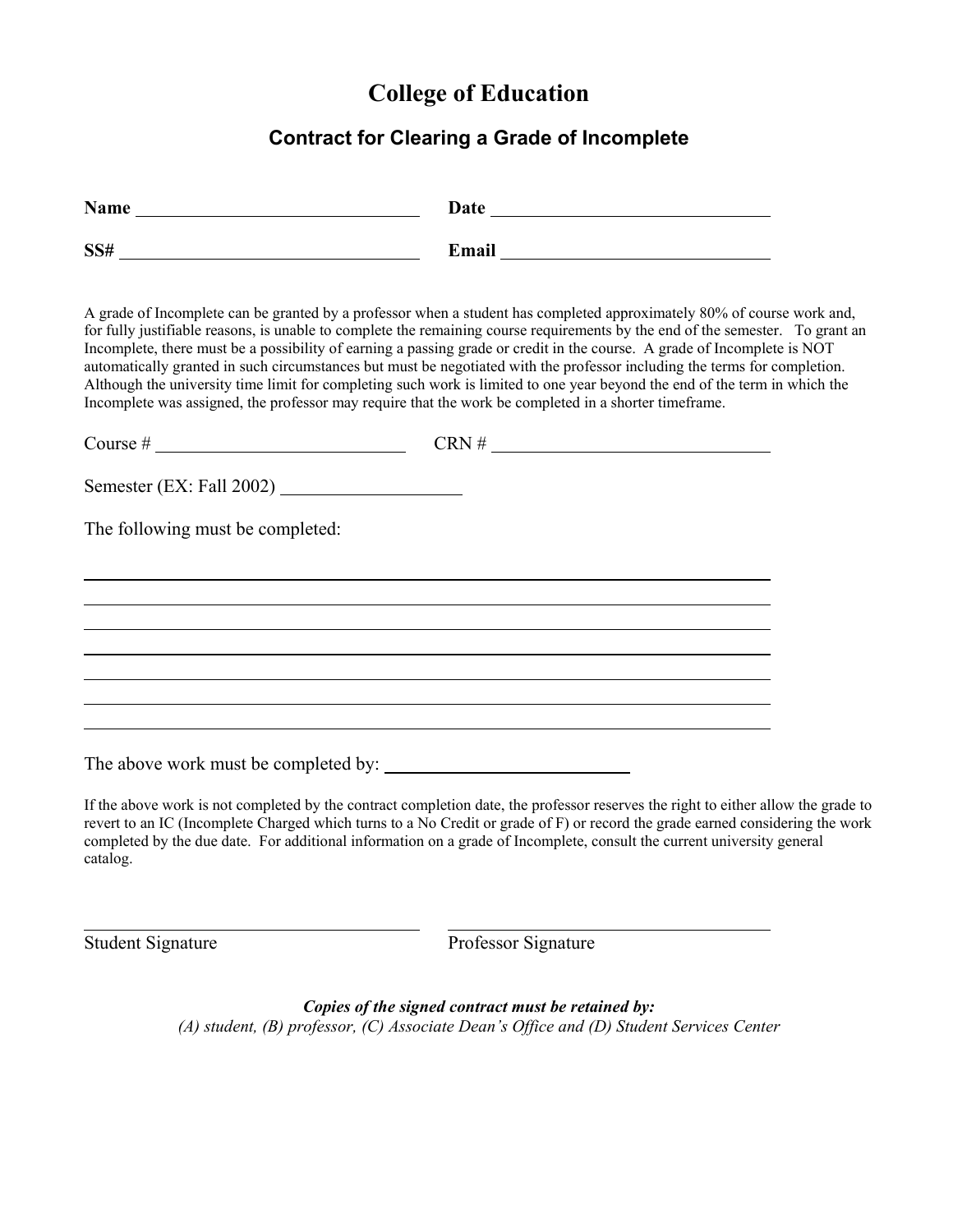#### **California Standards for the Teaching Profession (CSTP) And Teaching Performance Expectations (TPEs)**

- A. Making Subject Matter Comprehensible to Students
	- TPE 1: Specific pedagogical skills for subject matter instruction
	- TPE I A: Subject-specific pedagogical skills for Multiple Subject Teaching assignments
	- TPE I B: Subject-specific pedagogical skills for Single Subject Teaching assignments

#### B. Assessing Student Learning

- TPE 2: Monitoring student learning during instruction
- TPE 3: Interpretation and use of assessments

#### C. Engaging and Supporting Students in Learning

- TPE 4: Making content accessible
- TPE 5: Student engagement
- TPE 6: Developmentally appropriate teaching practices
	- TPE 6 A: Developmentally appropriate teaching practices in K-3
	- TPE 6 B: Developmentally appropriate teaching practices in 4-8
	- TPE 6 C: Developmentally appropriate teaching practices in 9-12
	- TPE 6 D: Developmentally Appropriate Teaching Practices for Special Education (CSUSM)
	- TPE 6 E: Middle Level Philosophy and Social Organization (CSUSM)

TPE 7: Teaching English Language Learners

- D. Planning Instruction and Designing Learning, Experiences TPE 8: Learning about students TPE 9: Instructional planning
- E. Creating and Maintaining Effective Environments for Student Learning TPE 10- Instructional time TPE 11: Social environment
- F. Developing as a Professional TPE 12: Professional, legal, and ethical obligations TPE 13: Professional growth

CSUSM Additional TPEs - Note 6D and 6E in addition to the following:

- TPE 14: Educational technology
- TPE 15: Social justice
- TPE 16: Biliteracy